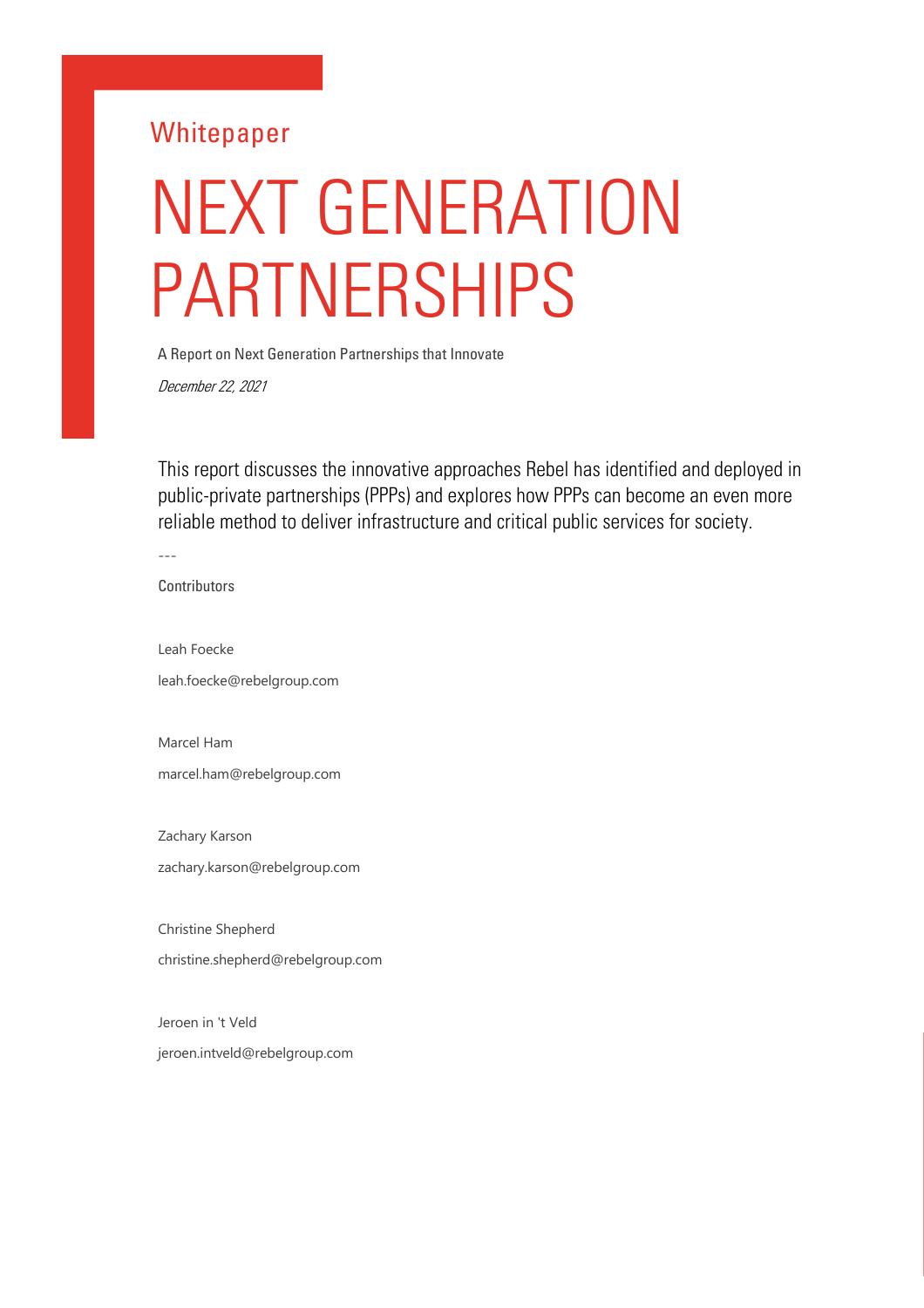# Introduction

The use of public-private partnerships (PPPs) to deliver infrastructure began to grow significantly in popularity around two decades ago. Right around the time of Rebel's founding in 2002, many of the world's top economies were exploring PPP procurement in earnest. The United Kingdom's Private Finance Initiative (PFI) had already begun to demonstrate the success of PPPs across various infrastructure sectors starting a few years earlier, and the program was being expanded further.[1] In the Netherlands, the national government had just recently begun nominating projects for delivery through the design-build-finance-maintain (DBFM) contracting method.[2] In North America, the U.S. PPP market found its footing soon afterwards with the Chicago Skyway (2005) and Indiana Toll Road (2006) projects, while Canada had begun using PPPs across infrastructure sectors with mixed success.[3] The trend toward more common consideration of PPPs also extended to emerging markets and developing economies, where International Finance Institutions (IFIs) such as the World Bank, significantly stepped up their support and exploration of PPP delivery models.

Proponents of PPP delivery models are now able to point to many successful projects that were delivered on schedule and within budget, yielding substantial increases in value for money for public taxpayers. However, PPP models have also not been without their faults. Over the last two decades, there have been several high-profile failures that have undermined confidence in the value of PPPs and have fuelled both misperceptions and valid critiques. Rebel, and our clients, have experienced some of these ups and downs firsthand, so we are well-positioned to reflect on some of the common PPP pitfalls and describe what we see as the path forward for the next generation of PPPs.

"Proponents of PPP delivery models are now able to point to many successful projects that were delivered on schedule and within budget, yielding substantial increases in value for money for public taxpayers."

We highlight three particular shortcomings that we believe are limiting PPP delivery models and preventing them from reaching their full potential: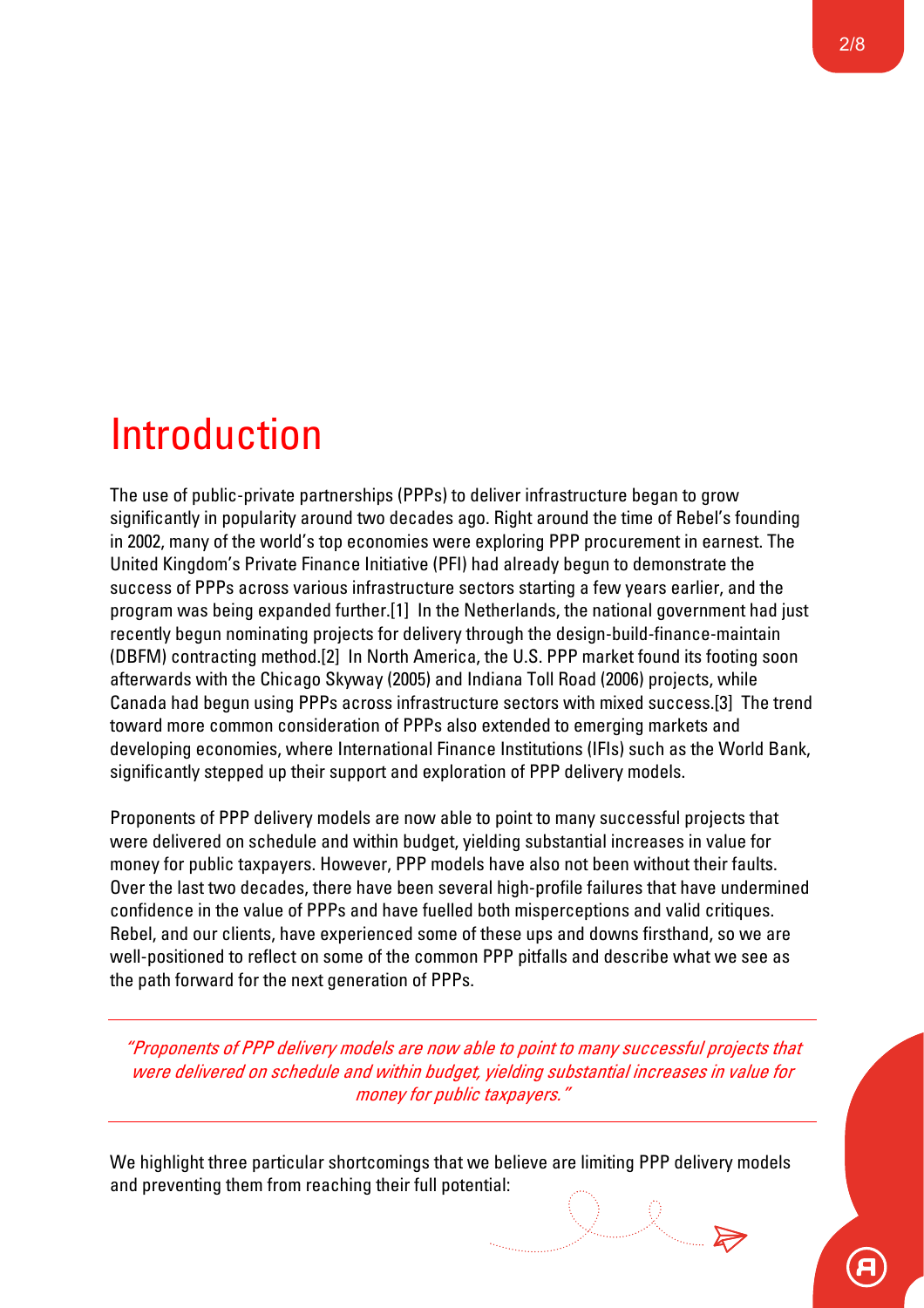- Poorly designed bid evaluation structures: Public sponsors have traditionally focused more on evaluating bids on price rather than holistically evaluating the value a developer can bring to address the sponsor's public policy goals.
- Inadequate stakeholder input and project democratization: While many project consultation processes have been robust, there is space to refine standard approaches to make them more inclusive, and to widen mentalities with regards to the expected roles of various project stakeholders.
- Rigid procurement and project development processes: Procuring agencies have mostly held onto strict two-step procurement processes rather than taking a more collaborative approach between public and private partners to define the scope and develop the project.

We see an opportunity to address these shortcomings for PPP projects in the years ahead by (1) Broadening the impact of PPPs, (2) Democratizing the benefits and investment upsides of PPPs, and (3) Bringing collaborative procurement models to maturity. In this paper, we describe each of these concepts, we spotlight recent projects where Rebel is putting these concepts into practice, and we contemplate how these trends will play out in the next generation of PPPs.

[1] House of Commons Treasury Committee, Private Finance Initiative, 17th Report of Session 2010-12, Volume 1

[2] The Public-Private Partnership Law Review: Netherlands, April 2021

[3] Public-Private Partnerships: USA, October 2021

## Broadening the Impact of PPPs

The primary motivating factor behind the deployment of PPPs has typically been to deliver greater value for money to the public sector, largely through a more effective allocation and transfer of risk to the private party, as well as increased potential for innovation and lifecycle cost optimization. Layered behind this overarching objective, each PPP project also has other project-specific public policy goals, which have traditionally been defined by a project's sector (e.g., transit projects are primarily seen as addressing transportation-related policy aims and delivering transportation-related benefits). As PPP delivery models expand to a wider range of infrastructure sectors and project types, and as governments increasing get more sophisticated in identifying public priorities that traverse various sectors, there exists a critical opportunity to broaden the potential impact of PPP projects and to "mainstream" key public policy goals.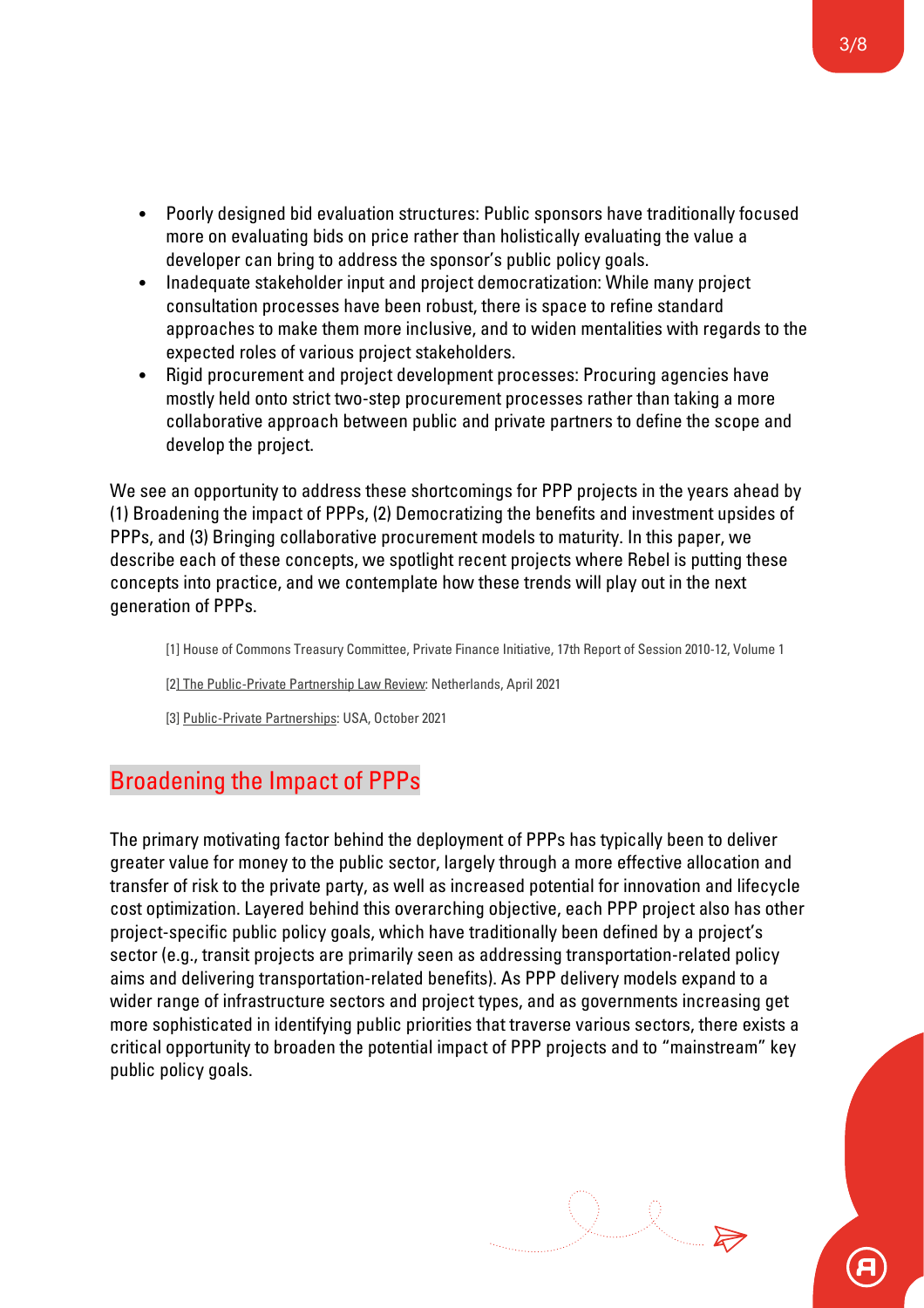#### What have we achieved thus far?

Rebel is on the leading edge of this push to mainstream intersectoral policy goals, in which PPPs move beyond simply managing risks toward creating opportunity for impact across various environmental, social and governance (ESG) factors. An important example of this is the recent prioritization of climate resilience, as projects across sectors increasingly must prepare for a new era that entails more frequent climate disasters. As shown in our recent report Improving Climate Resilience In Public Private Partnerships in Jamaica, Rebel has thought extensively about the need to consider climate change impacts in the provision of infrastructure services, and has worked to develop new "tools" to more effectively align public and private interests and manage climate risk at different phases of the PPP project lifecycle. One such tool is a more sophisticated evaluation of "best value" that goes far beyond simply a cost proposal and creates a nuanced and thoughtful weighted scoring system across a range of public objectives, allowing for innovation and active competition on bid quality across multiple factors. Another key example of this is the Afsluitdijk project in the Netherlands. Rebel is part of a consortium that won the 29-year DBFM contract for the renovation of this 32-km flood barrier (which is also a highway) that is known as an iconic part of the Dutch water management system. Key to this project is that the bidders were asked to come up with an energy-neutral solution for the renovation that would be able to deal with the different climate scenarios up to 2050 in terms of water discharge capacity and at the same would provide for a dike that can withstand surge overflows resulting from more frequent storms and rising sea levels.

#### What is coming next?

Rebel is actively working to mainstream other ESG factors into PPP projects, including an effort with the World Bank to promote gender equality through PPP procurement processes and advancing sustainable circular production processes across a diverse array of projects. Mainstreaming ESG factors will be a dynamic process that will remain iterative and unfinished; some "tools" and approaches that were once considered cutting-edge will become the new "bare minimum" as standards rise and new considerations and policy goals come to the forefront.

"Rebel is actively working to mainstream other ESG factors into PPP projects"

Through our ongoing work to refine the core mechanisms of the PPP approach and to implement multi-purpose projects that chart the path towards mainstreaming, we are working towards a vision of a much broader impact of PPPs worldwide.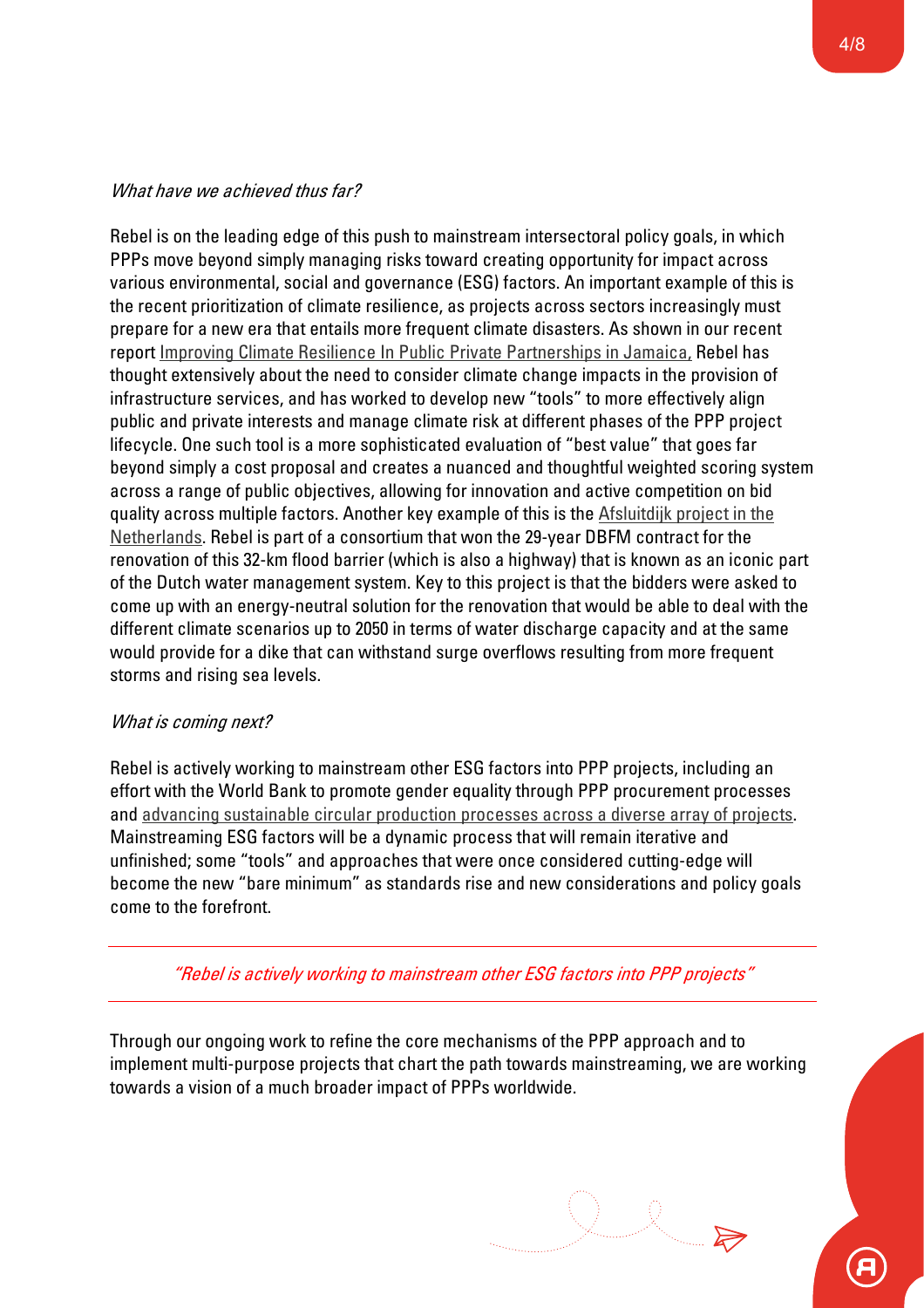# Democratizing the Benefits of PPPs

Although many PPP projects to date have engaged in robust stakeholder engagement and consultation, we believe that the next generation of PPPs can, and should, ensure that the totality of benefits resulting from projects are more evenly distributed across society. This involves broader efforts to identify and consider the full spectrum of project impacts through the PPP procurement process. Effective and inclusive stakeholder engagement should make meaningful efforts to particularly engage those in vulnerable groups such as the elderly, female-headed households, children, and the disabled, who often lack the opportunity to give voice to their vision of how a project should be developed. This is critical to avoid creating or exacerbating inequalities, as many argue was the case for the interstate system in the US.[4]

"We believe PPP contracts should leverage contractual mechanisms to obtain commitments from private developers to develop the capacities of the local communities through training and apprenticeship programs."

Furthermore, large PPP contracts typically offer a chance to create significant positive impacts for the local labor market and/or for minority-owned businesses. In some geographies, we see already standard procedures for ensuring this social return on investment. In general, we believe PPP contracts should leverage contractual mechanisms to obtain commitments from private developers to develop the capacities of the local communities through training and apprenticeship programs.

#### What have we achieved thus far?

Democratizing the financing of PPP projects is another exciting area of opportunity. Regarding project financing, there are opportunities for PPP sponsors and developers to think more expansively about the universe of capital providers and think more creatively about sharing both the risks and the rewards of a PPP project. While much of the PPP industry still assumes that PPP is synonymous for private financing, Rebel has always explored alternative financing structures and successfully delivered projects with hybrid financing solutions.

"Democratizing the financing of PPP projects is another exciting area of opportunity."

One example is the hybrid financing solution for Howard County, Maryland in its awardwinning courthouse P3 project, with partial private financing and a publicly-financed milestone payment.[5] This structure allowed the County to fully transfer project delivery risk while lowering the overall financing cost. We recognize that PPPs need not exclusively rely on private finance, and that it often may make sense for public sponsors of PPP projects to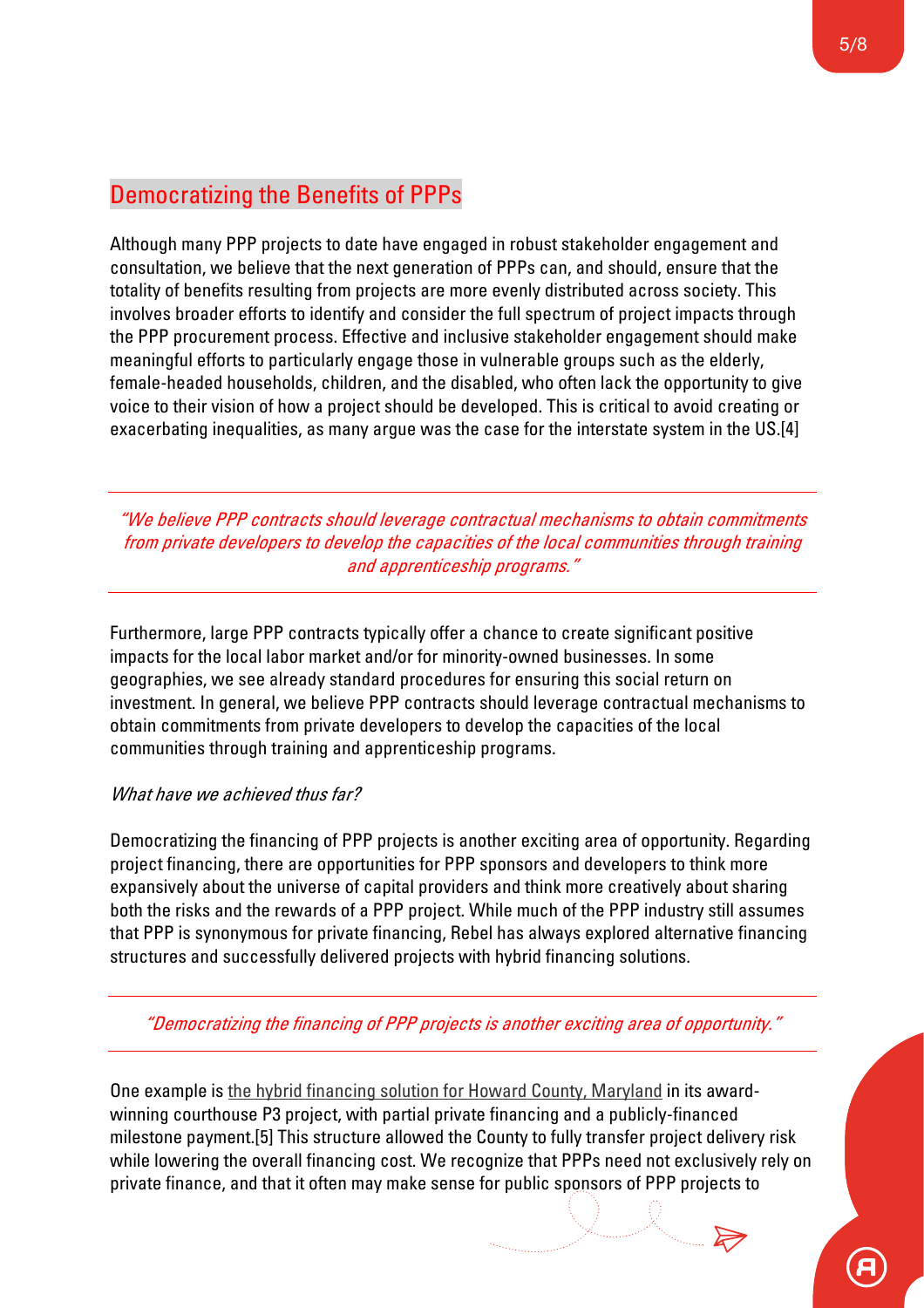leverage their own sources of financing to benefit from more favorable terms and flexibility on debt structuring and repayment or to ensure more political support for projects by sharing in the investment upside (as seen in Wales with their Mutual Investment Model or the Public Investment Entity PMV in Belgium).

#### What is coming next?

In addition to governments partaking in projects as financiers alongside the private sector, an example of an even more direct democratization of financing is seen when individual citizens are given the opportunity to invest directly in PPP projects. This approach, grounded in the concept that communities affected by infrastructure projects should be proactively enabled to benefit from them, is now quickly becoming standard operating procedure in the vast array of solar and wind development projects that Rebel works on in the Netherlands, where local communities are given the chance to invest in 25-50% of the project. With the advent of new technological platforms which facilitate crowdfunding we may see the proliferation of nontraditional investors getting into the infrastructure financing business through platforms like Citizenergy, Infrashares and Convergence; this is an area to watch in the years ahead.[6]

[4] https://www.pbs.org/newshour/politics/how-infrastructure-has-historically-promoted-inequality

[5] https://www.howardcountybar.org/2019/10/07/howard-county-wins-three-international-p3-awards-for-newcourthouse-project/

[6] https://abfer.org/media/abfer-events-2020/specialty-conf/33\_slides\_NikaP\_Crowdfunding-for-Infrastructure-Project-Financing.pdf

# Bringing Collaborative PPP Models to Maturity

In many markets, the two-step PPP procurement model has become a well-accepted norm. This model is characterized by an initial Request for Qualification (RFQ) process followed by a Request for Proposals (RFP) process, in which a shortlisted group of qualified bidders provide committed bids for a given project. Under the two-step model status quo, the scope of the project is fully defined prior to the procurement, leading to minimal opportunities for industry to shape the project in its early stages and minimal flexibility for the private partner to change its committed bid during project development. However, in recent years we are seeing two closely related trends that together are challenging the status quo: An interest from both sides in earlier private sector involvement and a desire to allow for more collaboration during project development. These trends are leading to consideration of a wider variety of PPP procurement models beyond the two-step procurement, many of which Rebel is actively helping to define and implement.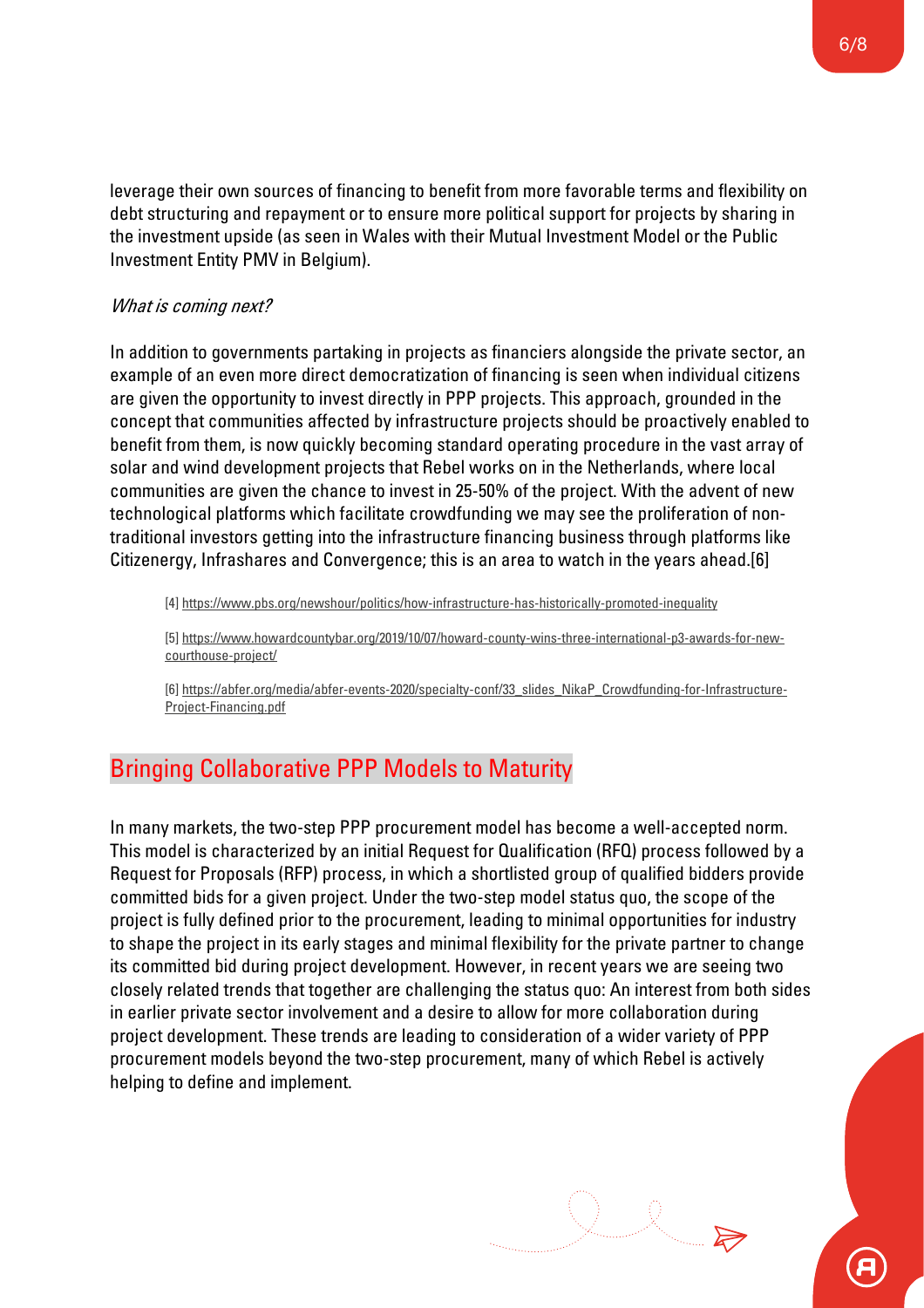#### What have we achieved thus far?

One prominent example is the Project Development Agreement (PDA) model, which Rebel is working to actualize with Miami-Dade County's Beach Corridor Causeway Extension PPP Project, in which the public sponsor and private developer reach an interim agreement to conduct pre-development activities and establish the terms and conditions for the development and negotiation of the full Project Agreement. Other similar examples include various "Progressive" models (e.g., Progressive Design-Build, Progressive Design-Build + Finance-Operate-Maintain, etc.) and the "Developer" model which includes early selection of the PPP developer and then competitive procurement of major contracts (two experienced developers that operate under this model include ICA Infraventures and InfraCo). There also exist very similar concepts with different names, such as in the Netherlands and New Zealand (the "Two Phases" model), in Australia (the "Alliancing" model), and others elsewhere.

These newer, more collaborative PPP procurement models share several key attributes including partner selection based primarily on qualifications (rather than price) and collaborative development of design, risk allocation and pricing. Although these models have distinctive benefits, such as increased information sharing, greater potential for innovation during project development, and the potential to lower transaction costs and improve project quality, they also come with significant challenges, primarily around maintaining competitive tension and ensuring best pricing. In our view, while no model is easy to implement, with the proper preparation and advice, even the most complicated procurement models can be successful. Choosing the right model will depend on the project specifics, with collaborative PPP models more likely to be well-suited to more complex and innovative projects that have more inherent difficulty in defining the project scope.

Rebel also has significant firsthand experience with a related but distinct trend; the use of unsolicited proposals (USPs) as an alternative for the typical public project development and procurement process, with a bigger role for the private sector in the earlier stages. USPs can be a powerful tool for generating innovative solutions to infrastructure challenges and determining early-stage project feasibility. However, USPs come with their own unique set of challenges, largely related to creating and maintaining competitive conditions, aligning public and private interests, and overcoming perceptions of corruption. Rebel has demonstrated its thought leadership on this topic, having developed detailed USP policy guidelines for governments to make the most of USPs while avoiding potential pitfalls.

#### What is coming next?

We believe there is significant opportunity to be had from greater collaboration in the next generation of PPPs, but the challenges facing collaborative PPP procurement are real and must be taken seriously for these new models to reach maturity. Over the coming years, we will continue working to address these challenges and refine these models toward a greater level of sophistication.